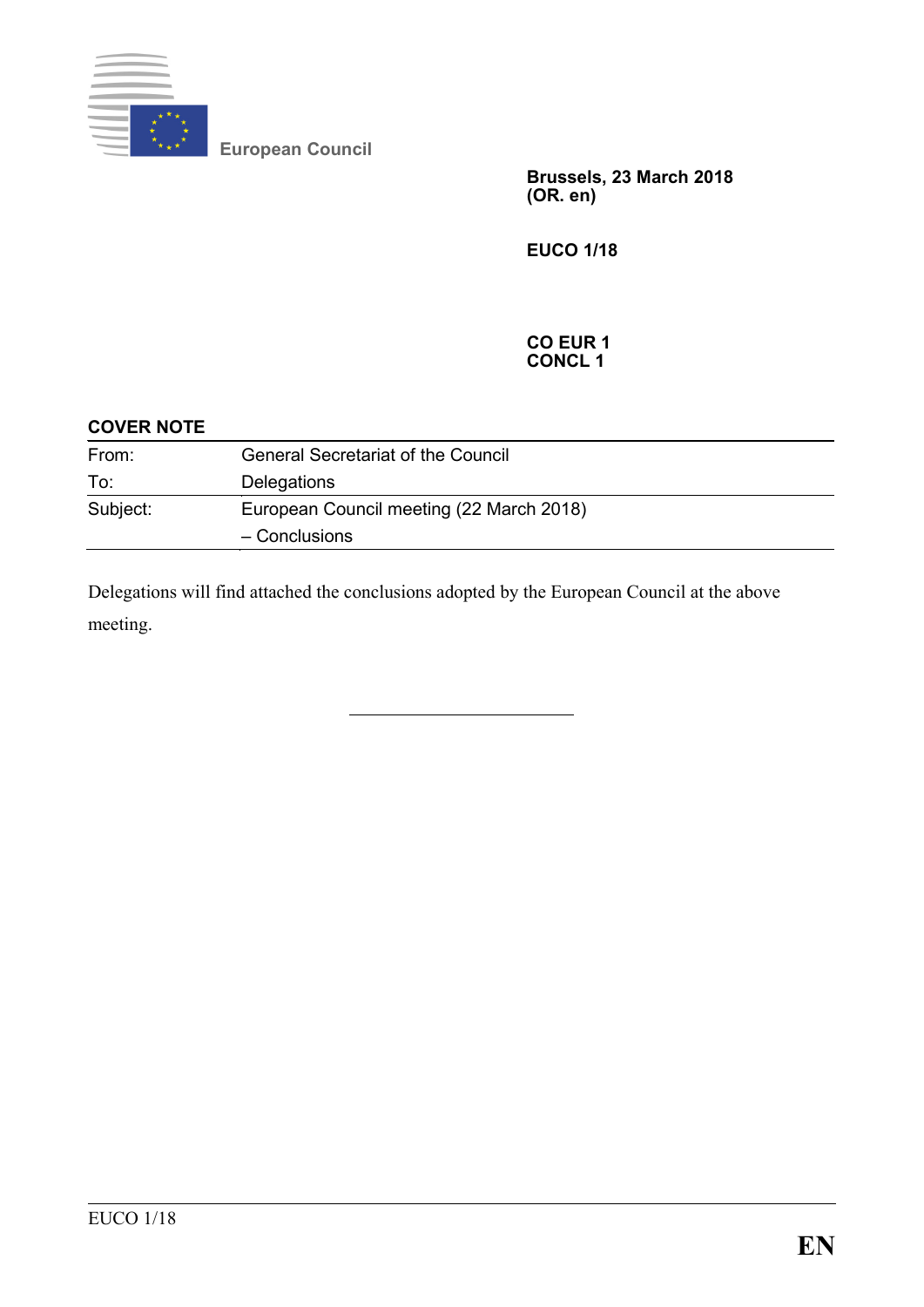# **I. JOBS, GROWTH AND COMPETITIVENESS**

## *Single Market*

1. The European Council calls for increased efforts to deliver, before the end of the current legislative cycle, on the Single Market strategy, the Digital Single Market strategy, the Capital Markets Union Action Plan and the Energy Union, including through the swift examination of recent Commission proposals. Decisions already taken must be implemented effectively. Looking beyond the completion and implementation of the strategies, the EU needs to keep working towards a future-proof and fair single market that is fit for the digital age and an enabler for competitiveness, innovation and sustainability. The European Council therefore invites the Commission to present to the Council, before the Leaders' Agenda discussion in December 2018, a state of play regarding the implementation, application and enforcement of existing legislation that is key for the functioning of the Single Market and an assessment of remaining barriers to and opportunities for a fully functioning Single Market. To reap the maximum benefits of the Single Market the EU needs a strong industrial policy.

### *Trade*

2. The European Council reaffirms its commitment to an open and rules-based multilateral trading system with the WTO at its core, firm in the belief that free and fair trade is one of the most powerful engines for growth, supporting millions of jobs and contributing to prosperity. The European Council encourages progress on all ongoing negotiations for ambitious and balanced free trade agreements, in particular with Mexico and Mercosur. It looks forward to the signature and conclusion of the agreements reached with Japan and Singapore. The Commission will examine how to strengthen the enforcement of commitments undertaken by third countries. The EU will continue to pursue a robust trade policy, to promote its values and standards globally and to seek a level playing field. In this context, the European Council calls on the co-legislators to make progress on the pending legislative proposals in the fields of investment and public procurement.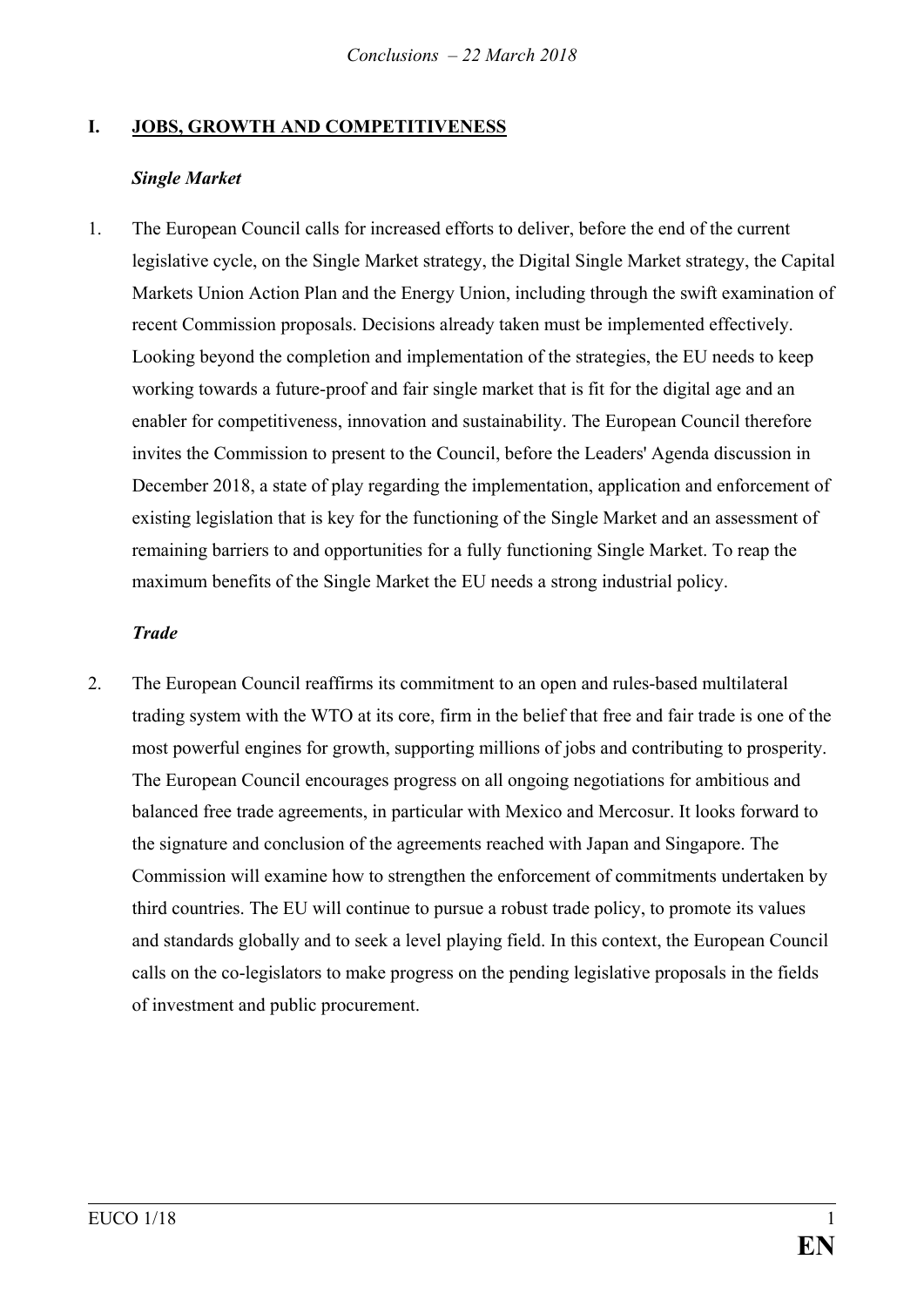3. The European Council regrets the decision by the United States to impose import tariffs on steel and aluminium. These measures cannot be justified on the grounds of national security, and sector-wide protection in the US is an inappropriate remedy for the real problems of overcapacity, on which the EU already has offered the US its full cooperation in multiple fora, including the Global Forum. It takes note that shipments of steel and aluminium from the European Union have been temporarily exempted from such measures, and calls for that exemption to be made permanent. The European Council strongly supports the steps taken by the Commission to ensure that the interests of the EU are fully protected and to reserve its rights, in compliance with World Trade Organisation rules, to respond to the US measures as appropriate and in a proportionate manner. The European Council recalls its commitment to strong transatlantic relations as a cornerstone of the security and prosperity of both the United States and the European Union, and underlines its support for a dialogue on trade issues of common concern.

## *European Semester*

4. The European Council endorses the policy priority areas of the Annual Growth Survey and invites Member States to reflect them in their forthcoming National Reform Programmes and Stability or Convergence Programmes. The European Council also endorses the draft Council recommendation on the economic policy of the euro area.

#### *Social issues*

5. Delivering on the European Pillar of Social Rights is a shared political commitment and responsibility of the EU and its Member States. Its implementation will be monitored with due regard to the respective competences of the Union and Member States. The European Council invites the Council to examine the initiatives presented by the Commission under the Social Fairness package, including the proposal on a European Labour Authority.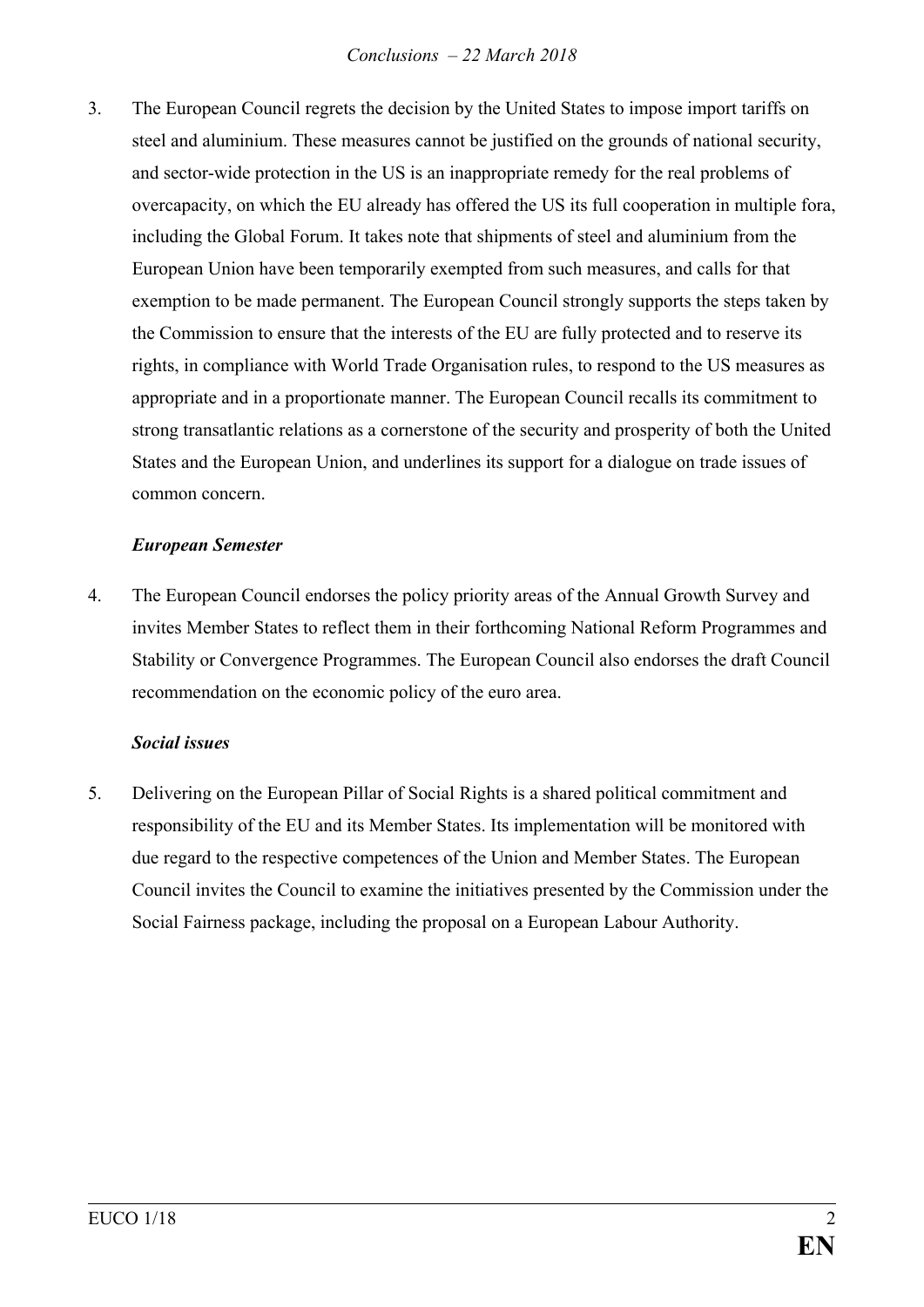# **II. OTHER ITEMS**

### *Paris Agreement*

6. The European Council invites the Commission to present by the first quarter of 2019 a proposal for a Strategy for long-term EU greenhouse gas emissions reduction in accordance with the Paris Agreement, taking into account the national plans.

# *Digital Europe*

7. Social networks and digital platforms need to guarantee transparent practices and full protection of citizens' privacy and personal data. EU and national legislation must be respected and enforced. This important issue, together with other issues relating to Digital Europe, including the adoption of all the legislative instruments establishing the Digital Single Market in 2018, and the promotion of research and innovation, such as artificial intelligence and the means to support breakthrough innovation and the development of digital skills, will be discussed by the Heads at their informal meeting in Sofia in May.

### *Western Balkans*

- 8. Against the background of the Commission Communication of 6 February 2018, the European Council:
	- looks forward to the EU-Western Balkans Summit to be held in Sofia on 17 May 2018, which is expected to focus on reaffirming the European perspective of the region, launching concrete and visible initiatives to improve the physical and human connectivity within the region and with the EU, and addressing how to better engage together on shared challenges such as security and migration;
	- confirms that enlargement will be addressed by the Council in June.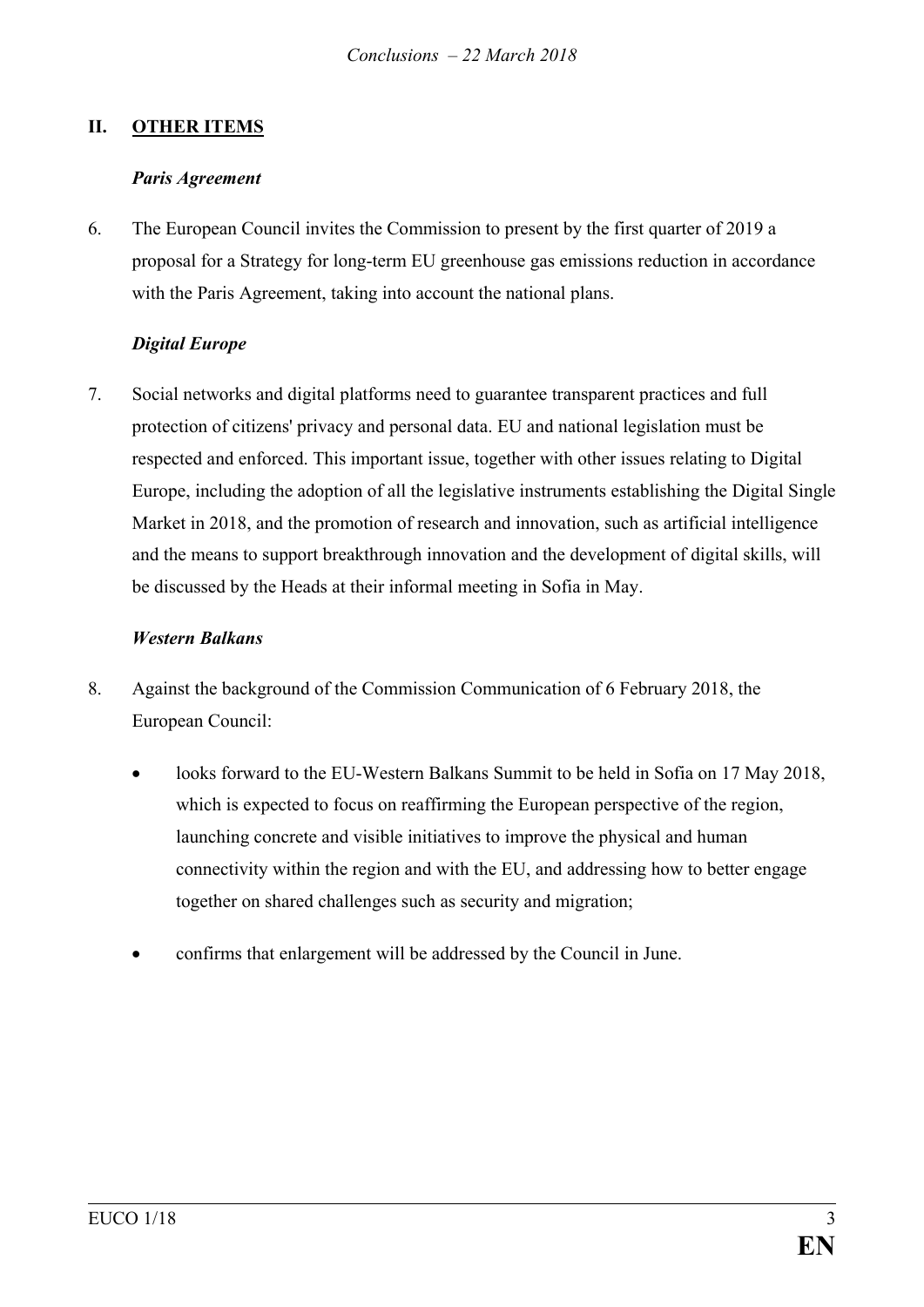## *Salisbury attack*

- 9. The European Council condemns in the strongest possible terms the recent attack in Salisbury, expresses its deepest sympathies to all whose lives have been threatened and lends its support to the ongoing investigation. It agrees with the United Kingdom government's assessment that it is highly likely that the Russian Federation is responsible and that there is no plausible alternative explanation. We stand in unqualified solidarity with the United Kingdom in the face of this grave challenge to our shared security.
- 10. The use of chemical weapons, including the use of any toxic chemicals as weapons under any circumstances, is completely unacceptable, must be systematically and rigorously condemned and constitutes a security threat to us all. Member States will coordinate on the consequences to be drawn in the light of the answers provided by the Russian authorities. The European Union will remain closely focused on this issue and its implications.
- 11. Against this background, the European Union must strengthen its resilience to Chemical, Biological, Radiological and Nuclear-related risks, including through closer cooperation between the European Union and its Member States as well as NATO. The European Union and its Member States should also continue to bolster their capabilities to address hybrid threats, including in the areas of cyber, strategic communication and counter-intelligence. The European Council invites the European Commission and the High Representative to take this work forward and report on progress by the June European Council.